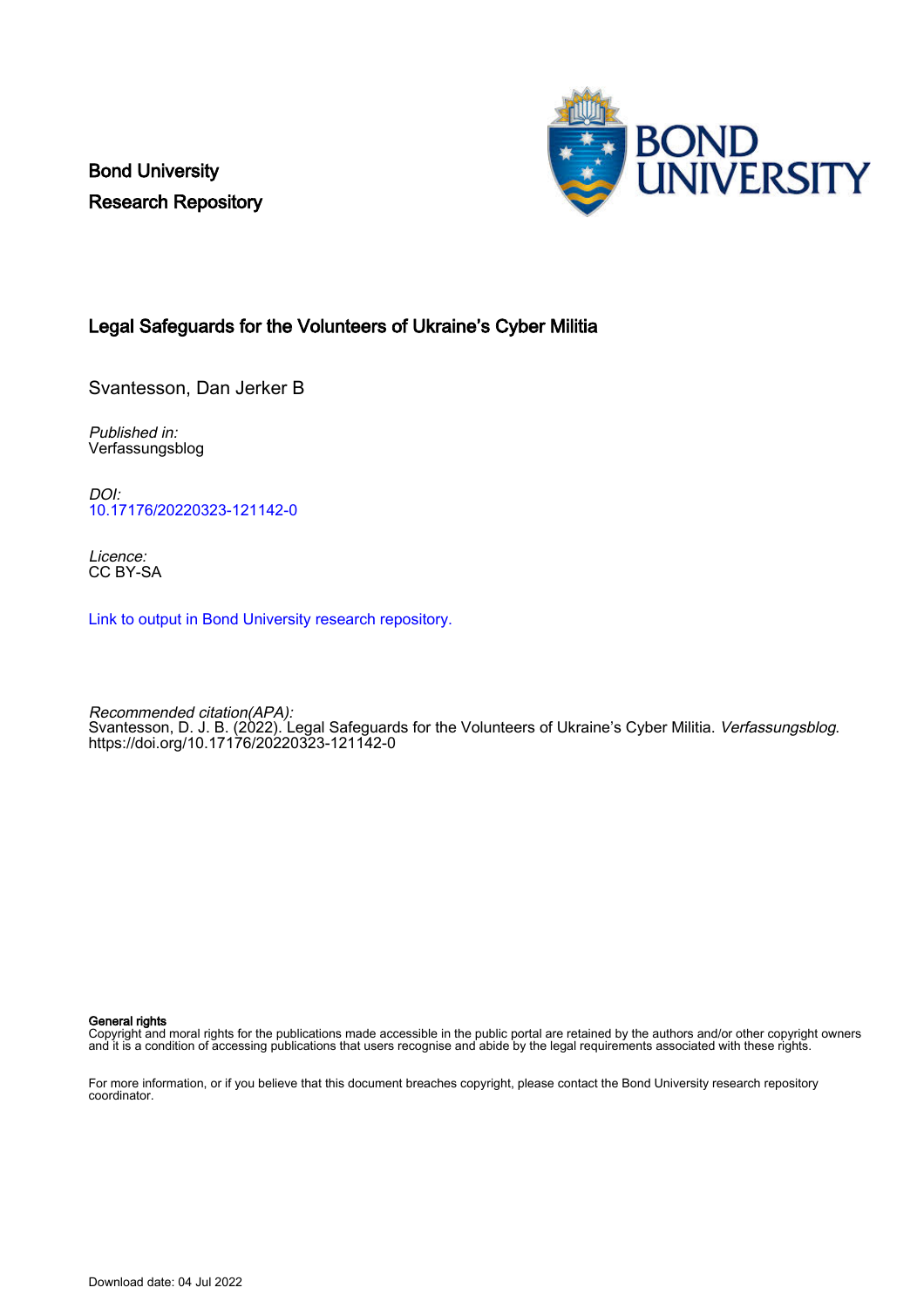# **Legal Safeguards for the Volunteers of Ukraine's Cyber Militia**

Dan Jerker B. Svantesson 2022-03-23T12:09:46

What is the legal status of foreigners who enlist in [Ukraine's volunteer cyber militia](https://www.sbs.com.au/news/article/destroying-russian-infrastructure-while-bringing-humour-to-the-nation-inside-ukraines-it-army/omkqwin1z)? The Putin regime's brutal invasion of Ukraine means that getting clarity on this question is a matter of urgency. However, more broadly, this is a question that will remain important for future conflicts if we do not properly engage with it now.

A cyber militia, including one with foreign participants, can be a powerful tool for national defence. Countries do well to consider both their position on what they allow their citizens to do, and to consider how they can lawfully integrate a cyber militia into their own defence structures.

## **A willingness to help**

The way in which countries around the world have reacted to the Russian invasion of Ukraine is well documented. Severe sanctions have been imposed, and many countries have already provided weapons to Ukraine. There is a widespread willingness to help Ukraine.

The question is just how far countries are willing to go. No country has pledged to deploy its military to support Ukraine. And while some countries have opened the door for their citizens to enlist in Ukraine's 'international territorial defence legion', other countries have so far advised against their citizens doing so.

As correctly pointed out by [Ciaran Martin,](https://www.lawfareblog.com/cyber-realism-time-war) the Russian attack has, so far, led to a traditional war rather that a war fought in Cyberspace. Nevertheless, cyberattacks have formed part of the Russian aggression, and in response, the Ukraine is recruiting for an 'IT army' – or perhaps more accurately, a cyber militia – of volunteers.

### **The legality of enlisting in the cyber militia**

Enlisting in the Ukrainian cyber militia may be an attractive option for many people around the world who want to help Ukraine's fight for humanitarian and/or geopolitical reasons. The question that arises is whether they may lawfully do so. After all, the cybercrime laws of many countries make some activities that a cyber militia may get involved in – we can use the umbrella label 'hacking' – illegal.

To help facilitate foreigners joining the Ukrainian cyber militia, I have drafted a law reform proposal – a Designated Cyber Militia Bill – with the aim of creating legal safeguards for genuine members of a foreign state-run 'Designated Cyber Militia' in a narrowly defined set of circumstances.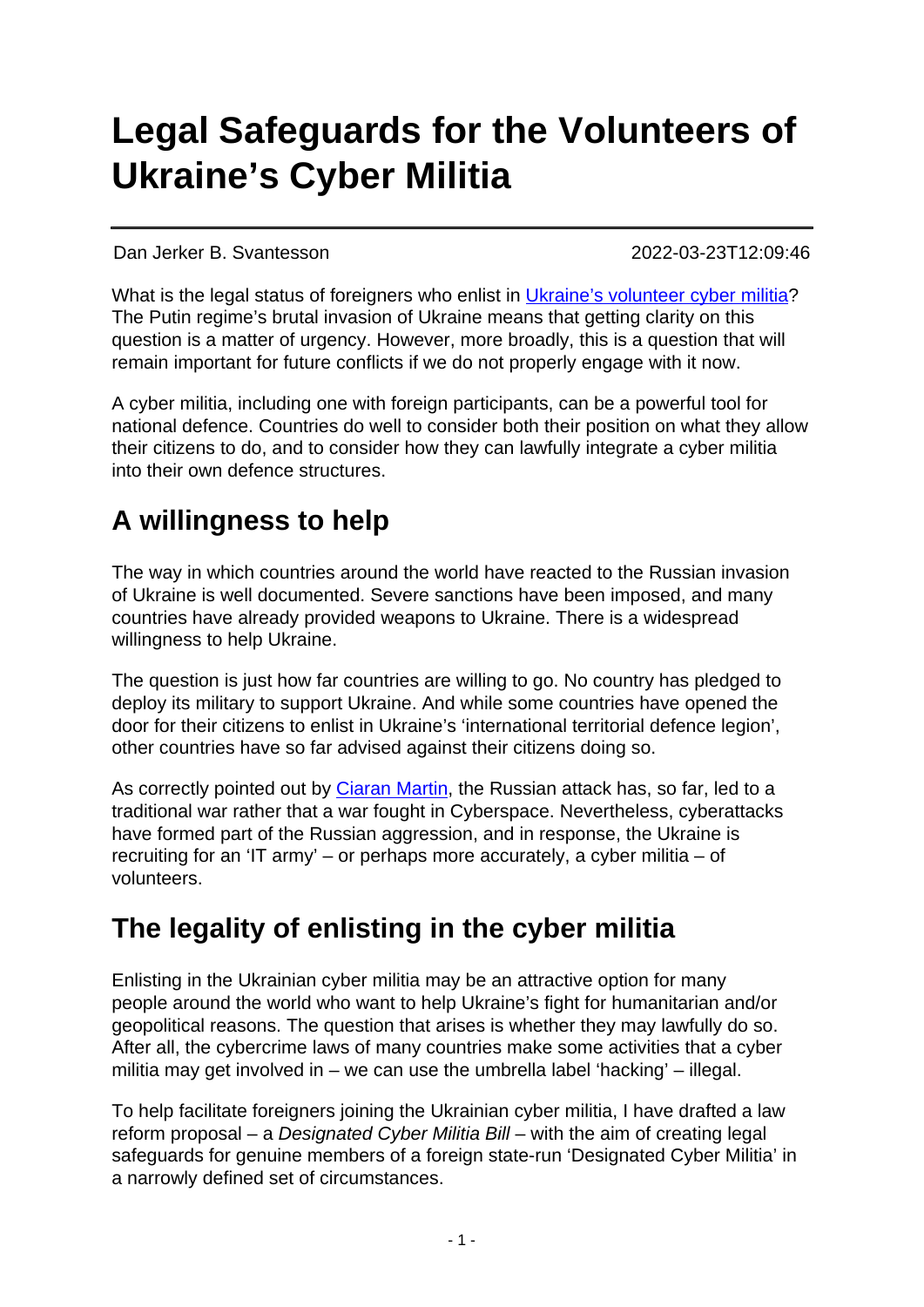## **A proposal for a Designated Cyber Militia Bill**

The proposed Bill will no doubt need to be amended for each country that considers it. However, as it stands, the proposal may be expressed in five Articles. To make the proposal as accessible as possible, I will here go through it, Article-by-Article, and briefly discuss its position under international law. I will also say a few words about the risks associated with the proposal.

#### **Article 1**

**The government of [INSERT STATE ADOPTING THIS LAW] can proclaim a foreign Cyber Militia as a Designated Cyber Militia under the following circumstances:**

- 1. **A foreign state has established the Cyber Militia;**
- 2. **That foreign state has invited foreigners to join its Cyber Militia; and**
- 3. **The foreign state is under armed attack [by another state].**

It is crucial that any proposed protection for the members of a cyber militia is conditioned on state oversight and control; after all, as is implied in the term 'militia' properly applied, we are here talking about volunteers carrying out activities in an organised manner based on orders issues by a state. In my proposal, Article 1 is the first mechanism to ensure such state control and oversight.

Article 1 gives a government the power to, in a sense, recognise as legitimate a foreign cyber militia. There is no duty to do so. Thus, a state adopting my proposal has full discretion as to when they activate the anticipated legal safeguards (Articles 3-5) for their citizens who join the foreign cyber militia. Under this approach, the starting point is that persons are prevented from joining a foreign cyber militia to the extent that their activities fall foul of cybercrime laws, and only where their government has recognised as valuable the activities of the foreign cyber militia could they enjoy the relevant legal safeguards.

The alternative to this 'institutionalisation approach' would be to focus solely on the activities themselves – prosecutorial discretion could allow "good" activities to go unpunished. However, I fear that such a structure would be unworkable due to its inherent lack of predictability.

#### **Article 2**

**Unless the activities constitute a violation of international law, a genuine member of a Designated Cyber Militia enjoys the protection of the legal safeguards outlined in Articles 3-5 in relation to activities that are:**

- 1. **Undertaken in the capacity as a member of a Designated Cyber Militia;**
- 2. **Undertaken based on an order issued by the foreign state in command of the Designated Cyber Militia; and**
- 3. **Defensive in nature.**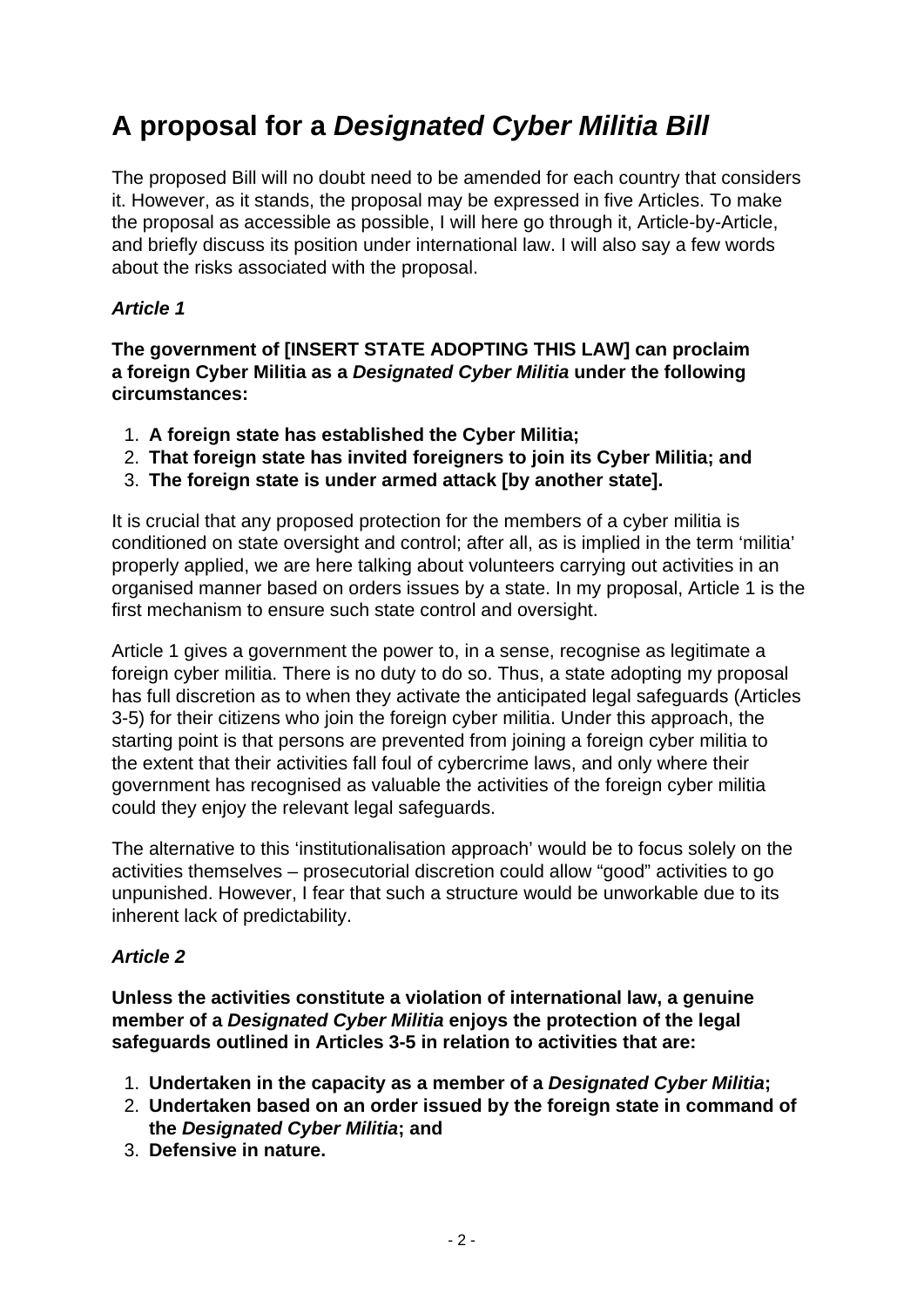Article 2 seeks to set criteria for when a member of a Designated Cyber Militia is entitled to the legal safeguards this Bill aims to provide. It is the most complex, and likely the most controversial, provision of the proposed Bill.

First, and most obviously, the phrase "Unless the activities constitute a violation of international law" can be attacked for its vagueness, or perhaps more specifically, for its reliance on international law that is too vague currently. This is a genuine concern. However, on balance I opted for this structure to emphasise that international law must play a role here and to acknowledge that violations of international law – where they can be established – must invalidate the legal safeguards in question.

Second, the fact that only activities undertaken based on an order issued by the foreign state in command of the Designated Cyber Militia adds further legal safeguards and constitutes the second mechanism to ensure adequate state control and oversight.

Finally, some observations must be made as to the limitation to activities that are "Defensive in nature". Some cyber activities are inherently defensive. Others are inherently offensive. However, drawing a distinction between cyber activities that are defensive and those that are offensive is not always going to be easy. Against that background, states considering adopting a version of my proposed Bill may wish to include a definition of what amounts to activities that are 'defensive in nature'.

#### **Article 3**

**A person classed as a genuine member of a Designated Cyber Militia under Article 2 is exempt from criminal liability under the following provisions:**

#### **[INSERT LIST OF RELEVANT LEGAL PROVISIONS FROM DOMESTIC LAW]**

The delineation of criminal liability for computer-related offenses varies from state to state. However, a common feature is that activities such as (a) the access to the whole or any part of a computer system without right, (b) the interception without right, made by technical means, of non-public transmissions of computer data to, from or within a computer system, (c) data interference and (d) system interference, are illegal. Each state considering this Bill will need to map out what provisions of its criminal law needs to be listed in Article 3.

### **Article 4**

**[INSERT STATE ADOPTING THIS LAW] will refuse any extradition request received where it relates to the activities of a person classed as a genuine member of a Designated Cyber Militia under Article 2**

**This does not prevent [INSERT STATE ADOPTING THIS LAW] cooperating in the case of allegations of war crime being brought against the person before a recognised international war crimes tribunal.**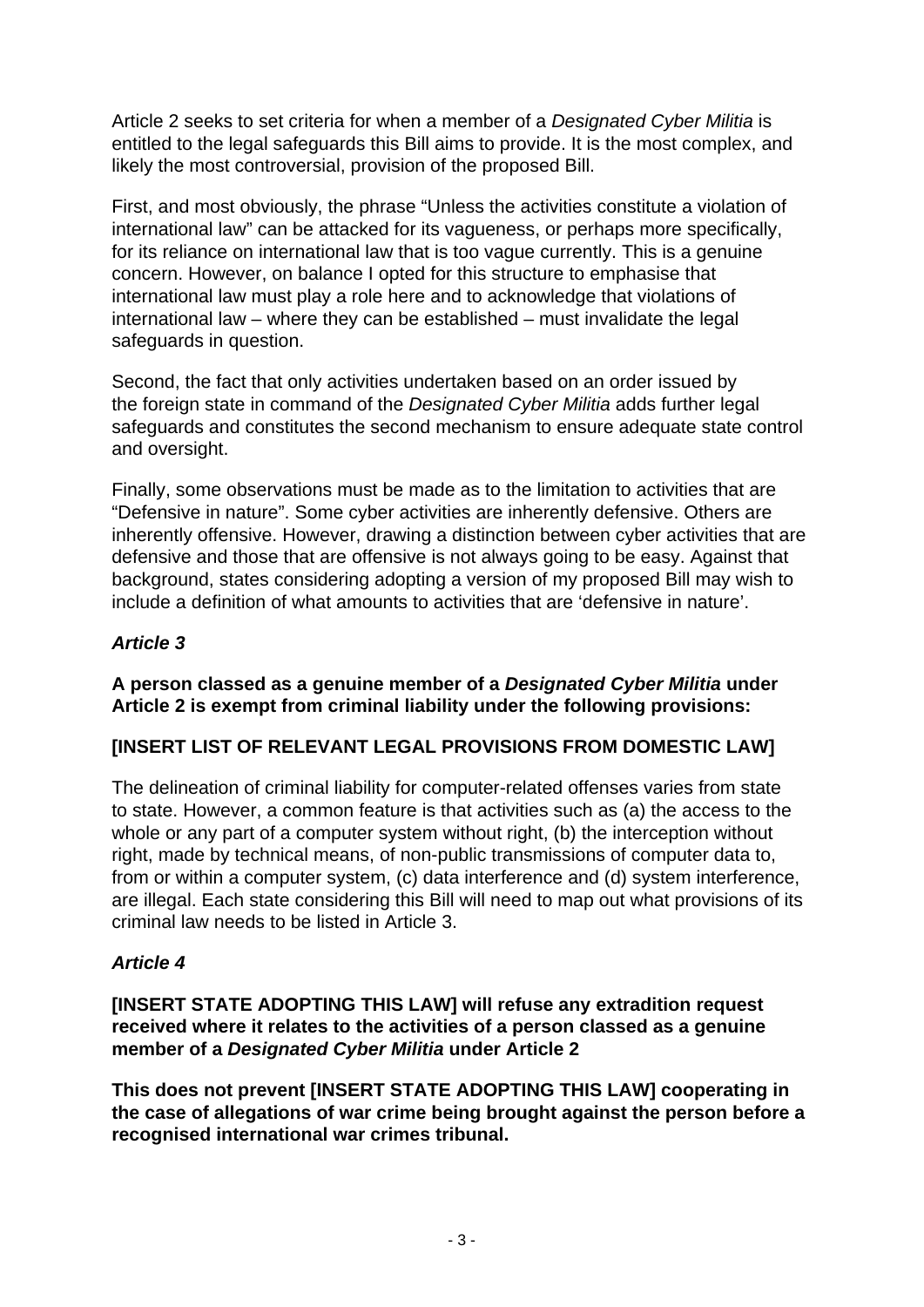The combination of Article 3 and the need for 'dual criminality' (that is, the activity must be a crime punishable in both the country where a suspect is being held, and in the country asking for the suspect to be extradited) may dispose of the risk of extradition in many states. Article 4 is included to specifically and expressly exclude the possibility of a person enjoying the protection of this Bill being extradited.

In addition, the second paragraph of Article 4 clarifies that the legal safeguards in question do not extend to allegations of war crime before a war crimes tribunal recognised by the state adopting the Bill.

#### **Article 5**

#### **A person classed as a genuine member of a Designated Cyber Militia under Article 2 is exempt from civil liability in relation to activities carried out in that capacity.**

While excluding criminal liability (Article 3) and the risk of extradition (Article 4) may be the most important legal safeguards for someone joining a foreign Designated Cyber Militia, the protection would clearly be incomplete if it did not extend to civil liability that may arise from the activities. This makes a provision such as that of Article 5 a necessary addition.

### **The risks and their mitigation**

So, what are the risks? Do we, for example need to be concerned if other states (e.g., Russia) also adopt a structure such as this? One need only consider the cyber incidents over the past couple of years to realise that the states we may worry about already make effective use of non-state actors going far beyond what is being discussed here. My proposal emphasises state control, while those countries happily facilitate, and utilise, criminal gangs of non-state actors.

A more serious concern relates to the risk of escalation which is one of the main concerns associated with cyber operations. The risk that a cyber militia may, intentionally or unintentionally, cause harm that leads to escalation cannot be eliminated. It can, however, be minimised. Primarily, this is a task for the state in direct command of the cyber militia both in the context of recruitment, and in the context of oversight and how orders are issued. The state adopting the proposed Bill will obviously also need to take care in what foreign cyber militia it decides to recognise as a Designated Cyber Militia. Indeed, states considering adopting the structure advocated here could impose further requirements, such as vetting or training requirements, on a foreign cyber militia for it to be recognised as a Designated Cyber Militia.

Another aspect of the escalation risk is that of states being dragged into conflicts based on their citizens being authorised to enlist in a foreign cyber militia. Under the obligation of due diligence articulated by the International Court of Justice's Corfu Channel judgment, "it is every State's obligation not to allow knowingly its territory to be used for acts contrary to the rights of other States" (Corfu Channel judgment, at